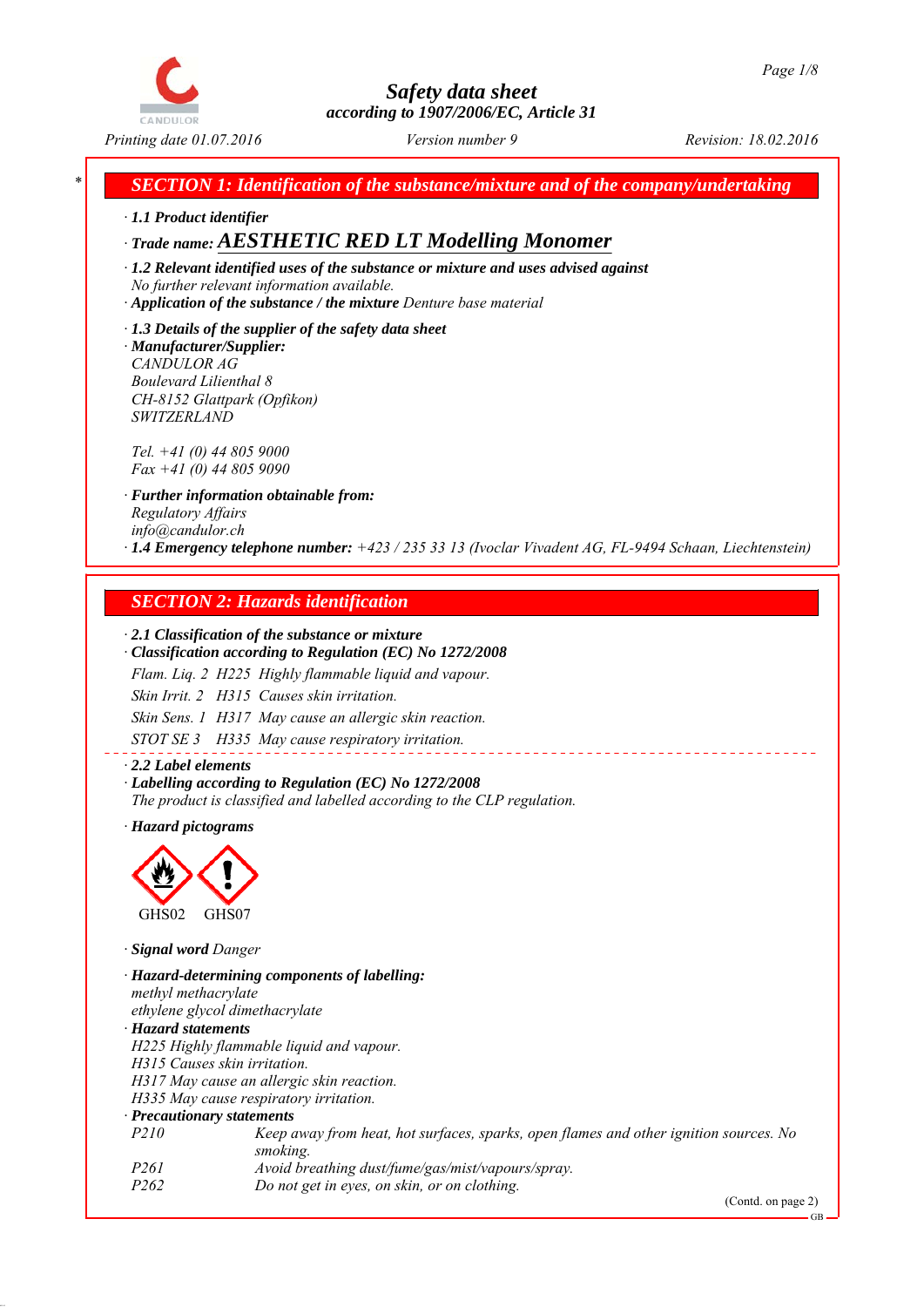# *Safety data sheet*

*according to 1907/2006/EC, Article 31*

*Printing date 01.07.2016 Revision: 18.02.2016 Version number 9*

# *Trade name: AESTHETIC RED LT Modelling Monomer*

(Contd. of page 1)

*P280 Wear protective gloves/protective clothing/eye protection/face protection. P303+P361+P353 IF ON SKIN (or hair): Take off immediately all contaminated clothing. Rinse skin with water/shower. P501 Dispose of contents/container in accordance with local/regional/national/international regulations.*

*∙ 2.3 Other hazards*

*∙ Results of PBT and vPvB assessment*

*∙ PBT: Not applicable.*

*∙ vPvB: Not applicable.*

#### *SECTION 3: Composition/information on ingredients*

*∙ 3.2 Chemical characterisation: Mixtures*

*∙ Description: Mixture of substances listed below with nonhazardous additions.*

| $\cdot$ Dangerous components:                                                                           |                                                                                                   |                |  |  |
|---------------------------------------------------------------------------------------------------------|---------------------------------------------------------------------------------------------------|----------------|--|--|
| $CAS: 80-62-6$                                                                                          | methyl methacrylate                                                                               | 50-100%        |  |  |
|                                                                                                         | EINECS: 201-297-1 Flam. Liq. 2, H225; Skin Irrit. 2, H315; Skin Sens. 1, H317; STOT SE 3,<br>H335 |                |  |  |
| $CAS: 97-90-5$                                                                                          | ethylene glycol dimethacrylate                                                                    | $2.5 - 5/10\%$ |  |  |
|                                                                                                         | EINECS: 202-617-2 Skin Sens. 1, H317; STOT SE 3, H335                                             |                |  |  |
| $\cdot$ <b>Additional information:</b> For the wording of the listed hazard phrases refer to section 16 |                                                                                                   |                |  |  |

*∙ Additional information: For the wording of the listed hazard phrases refer to section 16.*

#### *SECTION 4: First aid measures*

*∙ 4.1 Description of first aid measures*

- *∙ General information: Immediately remove any clothing soiled by the product.*
- *∙ After inhalation:*

*Supply fresh air; consult doctor in case of complaints.*

- *In case of unconsciousness place patient stably in side position for transportation.*
- *∙ After skin contact:*

*Immediately rinse with water.*

- *If skin irritation continues, consult a doctor.*
- *∙ After eye contact: Rinse opened eye for several minutes under running water. Then consult a doctor.*
- *∙ After swallowing:*
- *Rinse out mouth and then drink plenty of water.*

*Do not induce vomiting; call for medical help immediately.*

- *∙ 4.2 Most important symptoms and effects, both acute and delayed No further relevant information available.*
- *∙ 4.3 Indication of any immediate medical attention and special treatment needed*
- *No further relevant information available.*

#### *SECTION 5: Firefighting measures*

- *∙ 5.1 Extinguishing media*
- *∙ Suitable extinguishing agents:*
- *CO2, powder or water spray. Fight larger fires with water spray or alcohol resistant foam.*
- *∙ For safety reasons unsuitable extinguishing agents: Water with full jet*
- *∙ 5.2 Special hazards arising from the substance or mixture No further relevant information available.*
- *∙ 5.3 Advice for firefighters*
- *∙ Protective equipment: No special measures required.*

(Contd. on page 3)

GB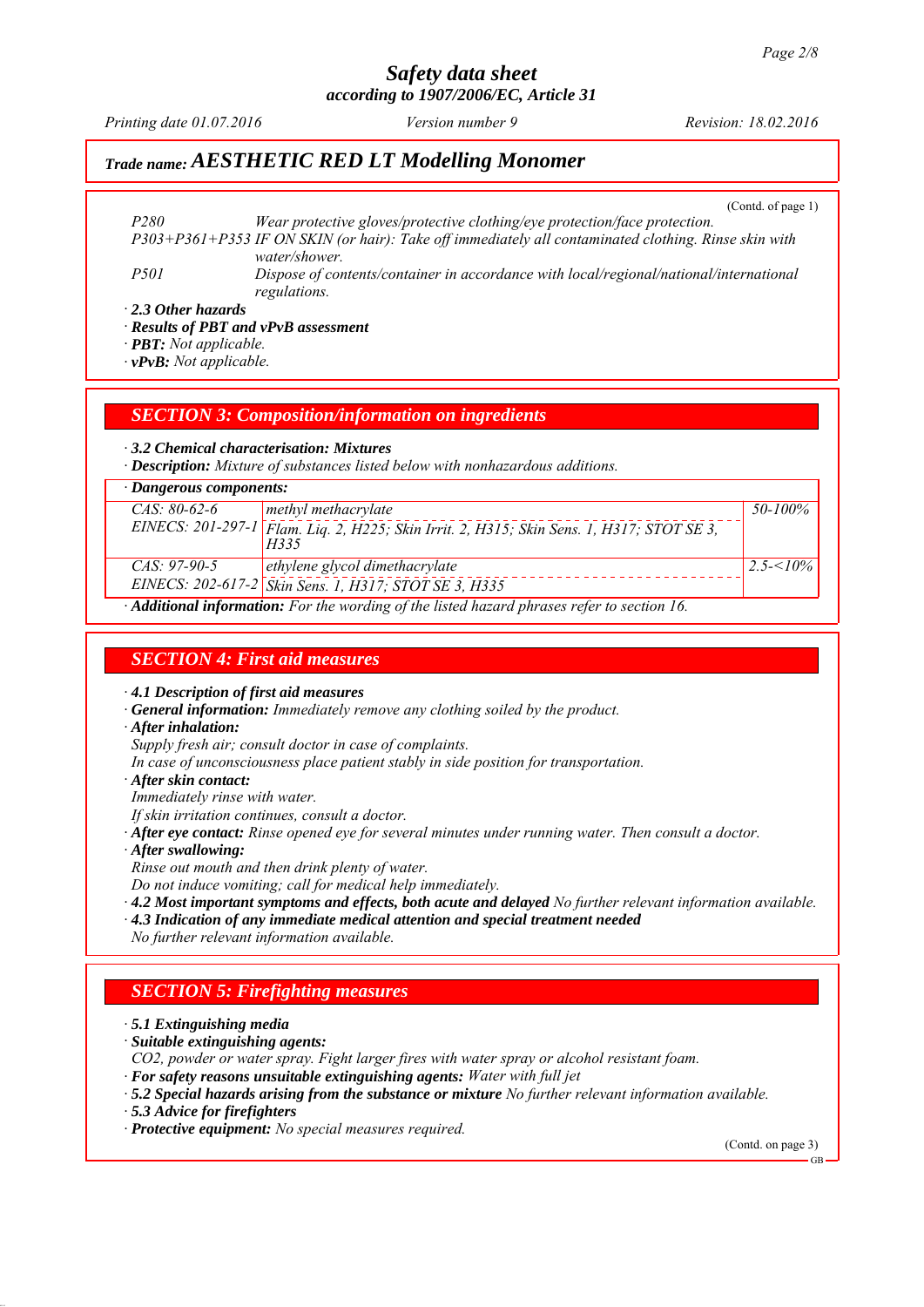*Printing date 01.07.2016 Revision: 18.02.2016 Version number 9*

# *Trade name: AESTHETIC RED LT Modelling Monomer*

(Contd. of page 2)

*∙ Additional information Cool endangered receptacles with water spray.*

#### *SECTION 6: Accidental release measures*

- *∙ 6.1 Personal precautions, protective equipment and emergency procedures Wear protective equipment. Keep unprotected persons away.*
- *∙ 6.2 Environmental precautions: Do not allow to enter sewers/ surface or ground water.*
- *∙ 6.3 Methods and material for containment and cleaning up:*

*Absorb with liquid-binding material (sand, diatomite, acid binders, universal binders, sawdust). Ensure adequate ventilation.*

- *Do not flush with water or aqueous cleansing agents*
- *∙ 6.4 Reference to other sections See Section 7 for information on safe handling. See Section 8 for information on personal protection equipment. See Section 13 for disposal information.*

## *SECTION 7: Handling and storage*

*∙ 7.1 Precautions for safe handling*

- *Only adequately trained personnel should handle this product. Ensure good ventilation/exhaustion at the workplace. For use in dentistry only.*
- *∙ Information about fire and explosion protection: Keep ignition sources away - Do not smoke. Protect against electrostatic charges.*
- *∙ 7.2 Conditions for safe storage, including any incompatibilities*
- *∙ Storage:*
- *∙ Requirements to be met by storerooms and receptacles: Store only in the original receptacle. Store in a cool location.*
- *∙ Information about storage in one common storage facility: Store away from oxidising agents.*
- *∙ Further information about storage conditions: Keep container tightly sealed. Store receptacle in a well ventilated area.*
- 
- *Protect from heat and direct sunlight.*
- *∙ 7.3 Specific end use(s) No further relevant information available.*

#### *SECTION 8: Exposure controls/personal protection*

*∙ Additional information about design of technical facilities: No further data; see item 7.*

*∙ 8.1 Control parameters*

*∙ Ingredients with limit values that require monitoring at the workplace:*

#### *CAS: 80-62-6 methyl methacrylate*

*WEL Short-term value: 416 mg/m³, 100 ppm Long-term value: 208 mg/m³, 50 ppm*

*∙ Additional information: The lists valid during the making were used as basis.*

*∙ 8.2 Exposure controls*

- *∙ Personal protective equipment:*
- *∙ General protective and hygienic measures:*

*Usual hygienic measures for dental practice and dental laboratories.*

(Contd. on page 4)

GB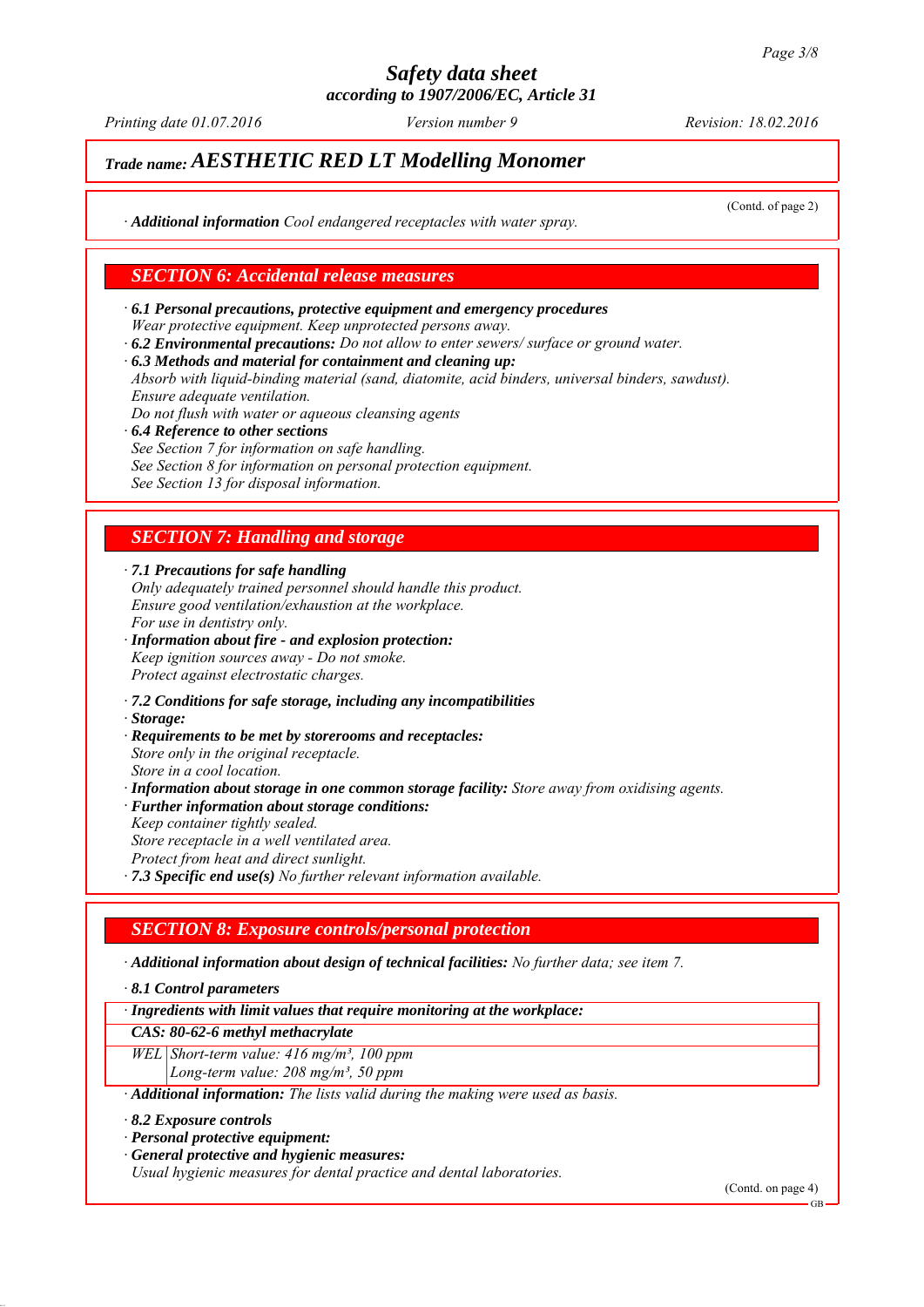*Printing date 01.07.2016 Revision: 18.02.2016 Version number 9*

# *Trade name: AESTHETIC RED LT Modelling Monomer*



| <b>SECTION 9: Physical and chemical properties</b> |
|----------------------------------------------------|
|                                                    |

| <b>General Information</b>          |                                                                                                 |
|-------------------------------------|-------------------------------------------------------------------------------------------------|
| $\cdot$ Appearance:<br>Form:        | Fluid                                                                                           |
| Colour:                             | Colourless                                                                                      |
| $\cdot$ Odour:                      | Pungent                                                                                         |
| • Odour threshold:                  | Not determined.                                                                                 |
| $\cdot$ pH-value:                   | Not determined.                                                                                 |
| $\cdot$ Change in condition         |                                                                                                 |
| <b>Melting point/Melting range:</b> | -48 °C                                                                                          |
| <b>Boiling point/Boiling range:</b> | 101 °C                                                                                          |
| · Flash point:                      | 10 °C                                                                                           |
| $\cdot$ Ignition temperature:       | 430 °C                                                                                          |
| · Self-igniting:                    | Product is not selfigniting.                                                                    |
| · Danger of explosion:              | Product is not explosive. However, formation of explosive air/<br>vapour mixtures are possible. |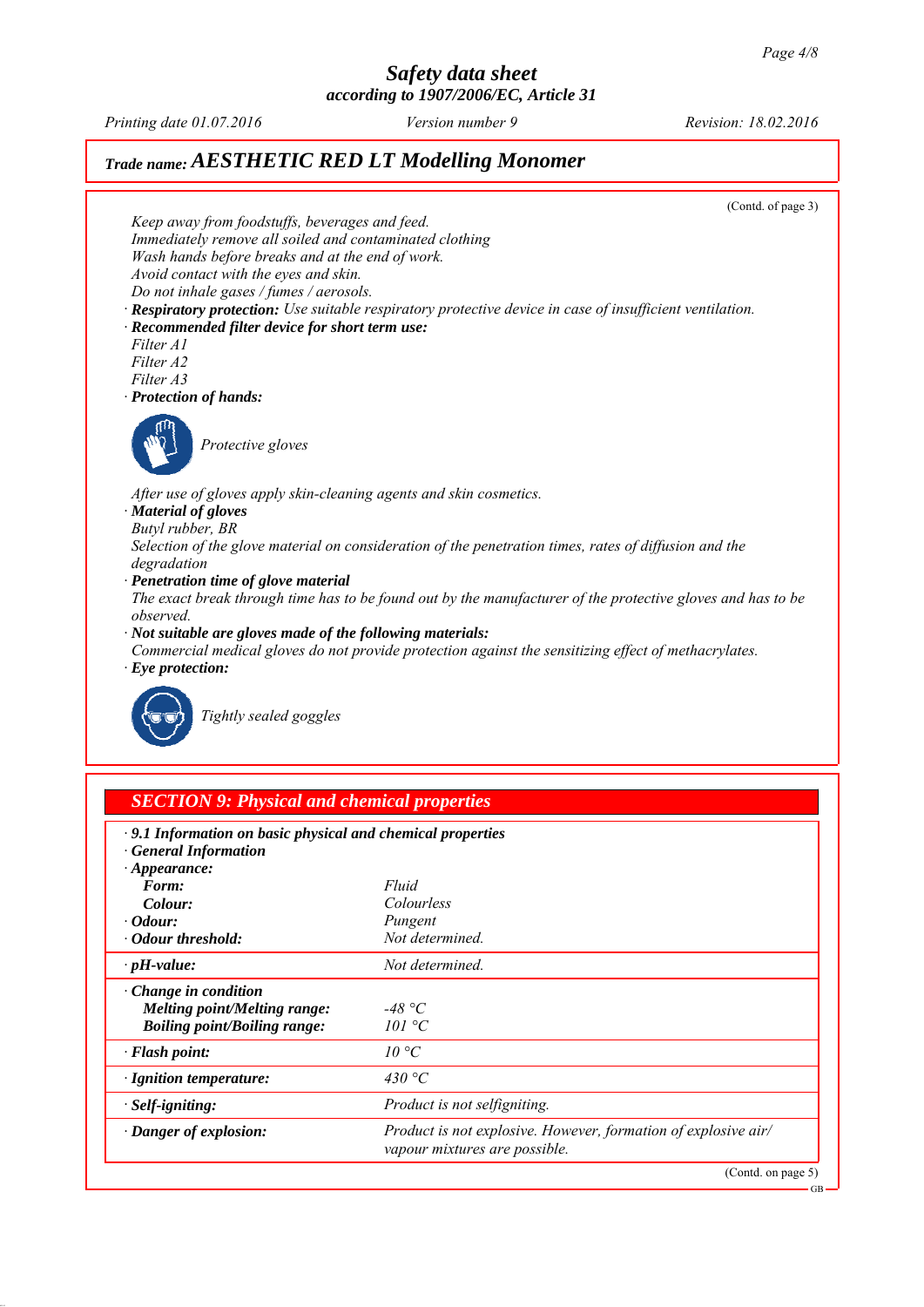*Printing date 01.07.2016 Revision: 18.02.2016 Version number 9*

# *Trade name: AESTHETIC RED LT Modelling Monomer*

|                                                            |                                            | (Contd. of page 4) |
|------------------------------------------------------------|--------------------------------------------|--------------------|
| $\cdot$ Explosion limits:                                  |                                            |                    |
| Lower:                                                     | 2.1 Vol $\%$                               |                    |
| <b>Upper:</b>                                              | 12.5 Vol $\%$                              |                    |
| $\cdot$ Vapour pressure at 20 $\cdot$ C:                   | $47$ hPa                                   |                    |
| $\cdot$ Density at 20 $\cdot$ C:                           | $0.943$ g/cm <sup>3</sup>                  |                    |
| $\cdot$ Relative density                                   | Not determined.                            |                    |
| · Vapour density                                           | Not determined.                            |                    |
| $\cdot$ Evaporation rate                                   | Not determined.                            |                    |
| · Solubility in / Miscibility with                         |                                            |                    |
| water at $20^{\circ}$ C:                                   | $1.6$ g/l                                  |                    |
| · Partition coefficient (n-octanol/water): Not determined. |                                            |                    |
| $\cdot$ Viscosity:                                         |                                            |                    |
| Dynamic:                                                   | Not determined.                            |                    |
| Kinematic:                                                 | Not determined.                            |                    |
| $\cdot$ 9.2 Other information                              | No further relevant information available. |                    |

#### *SECTION 10: Stability and reactivity*

*∙ 10.1 Reactivity No further relevant information available.*

- *∙ 10.2 Chemical stability Stable under normal handling and storage conditions.*
- *∙ Thermal decomposition / conditions to be avoided: No decomposition if used according to specifications.*
- *∙ 10.3 Possibility of hazardous reactions*
- *Forms explosive gas mixture with air.*

*Reacts with strong oxidising agents.*

*Exothermic polymerisation.*

- *∙ 10.4 Conditions to avoid No further relevant information available.*
- *∙ 10.5 Incompatible materials: No further relevant information available.*
- *∙ 10.6 Hazardous decomposition products: None under normal conditions of storage and use.*

#### *SECTION 11: Toxicological information*

*∙ 11.1 Information on toxicological effects*

*∙ Acute toxicity Based on available data, the classification criteria are not met.*

#### *∙ LD/LC50 values relevant for classification:*

*CAS: 80-62-6 methyl methacrylate*

*Oral LD50 7872 mg/kg (rat)*

*∙ Skin corrosion/irritation*

*Causes skin irritation.*

*∙ Serious eye damage/irritation Based on available data, the classification criteria are not met.*

*∙ Respiratory or skin sensitisation*

*May cause an allergic skin reaction.*

*∙ Additional toxicological information: No further relevant information available.*

- *∙ Germ cell mutagenicity Based on available data, the classification criteria are not met.*
- *∙ Carcinogenicity Based on available data, the classification criteria are not met.*
- *∙ Reproductive toxicity Based on available data, the classification criteria are not met.*

*∙ STOT-single exposure*

*May cause respiratory irritation.*

*∙ STOT-repeated exposure Based on available data, the classification criteria are not met.*

(Contd. on page 6)

GB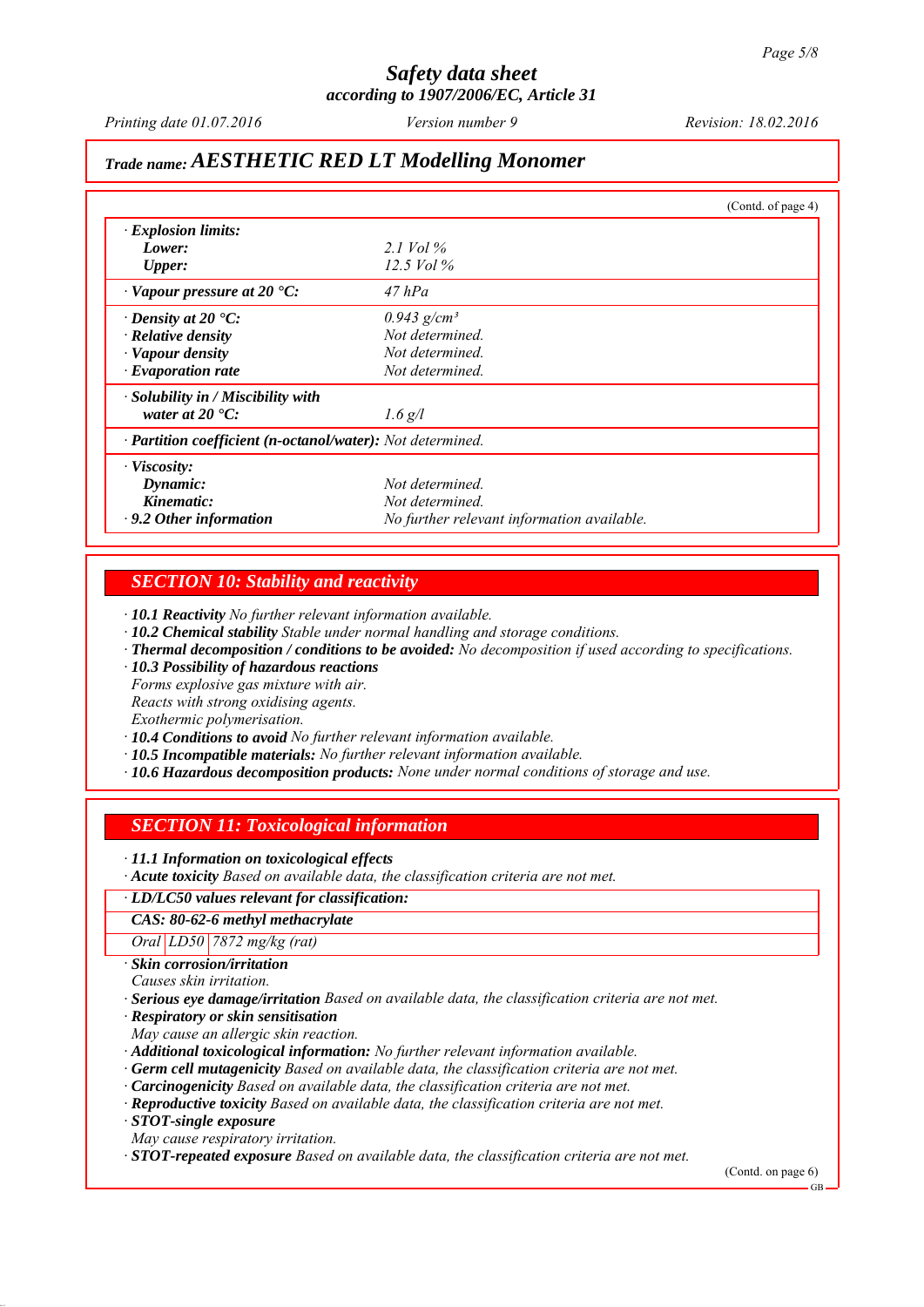# *Safety data sheet*

*according to 1907/2006/EC, Article 31*

*Printing date 01.07.2016 Revision: 18.02.2016 Version number 9*

# *Trade name: AESTHETIC RED LT Modelling Monomer*

(Contd. of page 5)

*∙ Aspiration hazard Based on available data, the classification criteria are not met.*

### *SECTION 12: Ecological information*

#### *∙ 12.1 Toxicity*

- *∙ Aquatic toxicity: No further relevant information available.*
- *∙ 12.2 Persistence and degradability No further relevant information available.*
- *∙ 12.3 Bioaccumulative potential No further relevant information available.*
- *∙ 12.4 Mobility in soil No further relevant information available.*
- *∙ Additional ecological information:*
- *∙ General notes:*

*Water hazard class 1 (German Regulation) (Self-assessment): slightly hazardous for water Do not allow undiluted product or large quantities of it to reach ground water, water course or sewage system.*

- *∙ 12.5 Results of PBT and vPvB assessment*
- *∙ PBT: Not applicable.*
- *∙ vPvB: Not applicable.*
- *∙ 12.6 Other adverse effects No further relevant information available.*

#### *SECTION 13: Disposal considerations*

#### *∙ 13.1 Waste treatment methods*

*∙ Recommendation*

*Must not be disposed together with household garbage. Do not allow product to reach sewage system. Take to an approved landfill or a waste incineration plant, under conditions approved by the local authority.*

*∙ Uncleaned packaging:*

*∙ Recommendation: Disposal must be made according to official regulations.*

| $\cdot$ 14.1 UN-Number                  |                                         |
|-----------------------------------------|-----------------------------------------|
| ADR, RID, ADN, IMDG, IATA               | <i>UN1247</i>                           |
| $\cdot$ 14.2 UN proper shipping name    |                                         |
| $-ADR/RID/ADN$                          | 1247 METHYL METHACRYLATE MONOMER,       |
|                                         | <i><b>STABILIZED</b></i>                |
| · IMDG, IATA                            | METHYL METHACRYLATE MONOMER, STABILIZED |
| $\cdot$ 14.3 Transport hazard class(es) |                                         |
| · ADR/RID/ADN                           |                                         |
| O                                       |                                         |
| $\cdot Class$                           | 3 (F1) Flammable liquids.               |
| · Label                                 |                                         |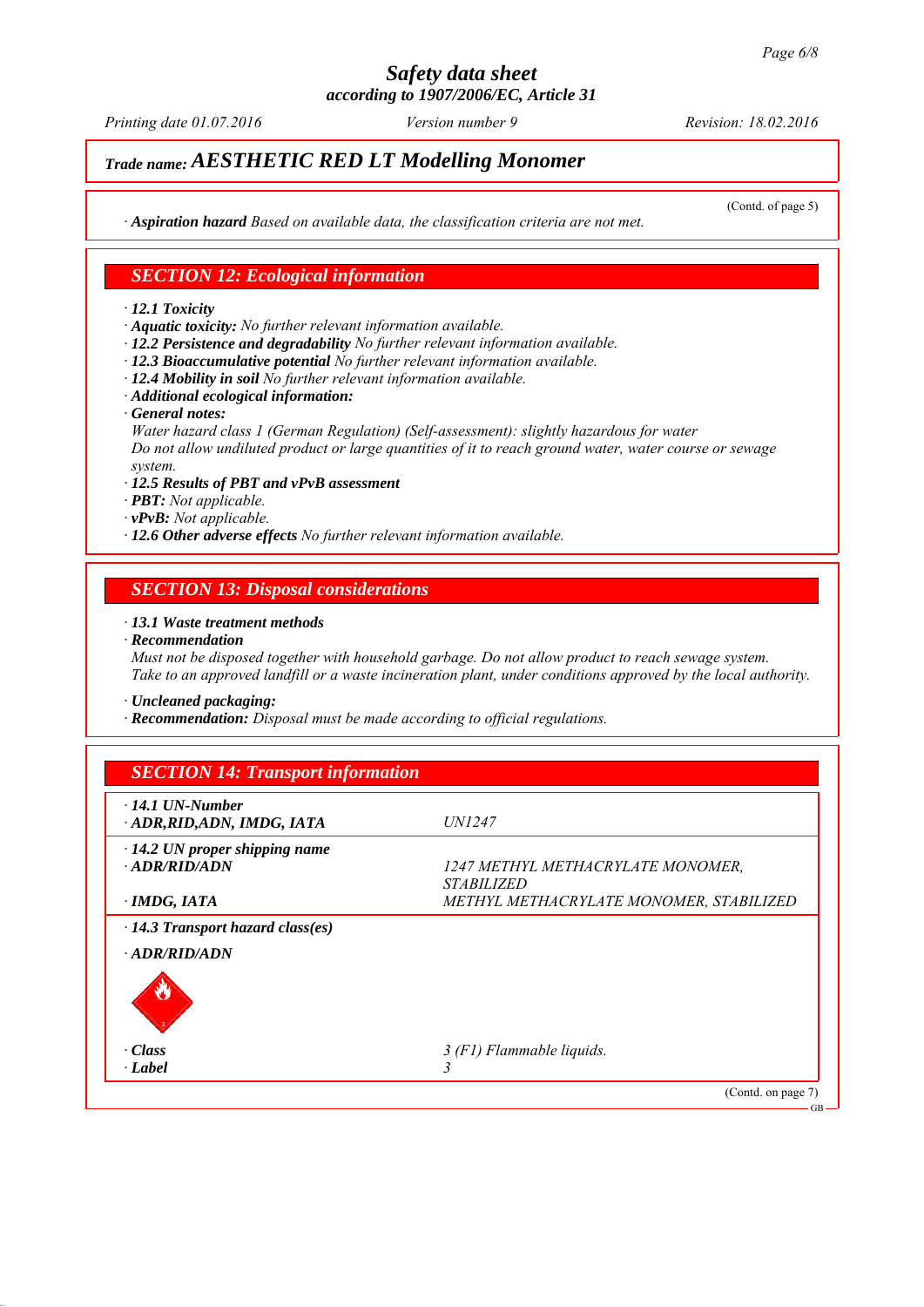# *Safety data sheet*

*according to 1907/2006/EC, Article 31*

*Printing date 01.07.2016 Revision: 18.02.2016 Version number 9*

# *Trade name: AESTHETIC RED LT Modelling Monomer*

|                                                                                      | (Contd. of page 6)                                                                                                     |
|--------------------------------------------------------------------------------------|------------------------------------------------------------------------------------------------------------------------|
| · IMDG, IATA                                                                         |                                                                                                                        |
|                                                                                      |                                                                                                                        |
| $\cdot Class$                                                                        | 3 Flammable liquids.                                                                                                   |
| $\cdot$ <i>Label</i>                                                                 | 3                                                                                                                      |
| · 14.4 Packing group<br>· ADR, RID, ADN, IMDG, IATA                                  | II                                                                                                                     |
| $\cdot$ 14.5 Environmental hazards:<br>$\cdot$ Marine pollutant:                     | No                                                                                                                     |
| $\cdot$ 14.6 Special precautions for user                                            | Warning: Flammable liquids.                                                                                            |
| · Danger code (Kemler):                                                              | 339                                                                                                                    |
| · EMS Number:                                                                        | $F-E$ , $S-D$                                                                                                          |
| $\cdot$ 14.7 Transport in bulk according to Annex II of<br>Marpol and the IBC Code   | Not applicable.                                                                                                        |
| · Transport/Additional information:                                                  |                                                                                                                        |
| · ADR/RID/ADN<br>$\cdot$ Limited quantities (LQ)<br>$\cdot$ Excepted quantities (EQ) | II.<br>Code: E2<br>Maximum net quantity per inner packaging: 30 ml<br>Maximum net quantity per outer packaging: 500 ml |
| · Transport category                                                                 | $\overline{2}$                                                                                                         |
| · Tunnel restriction code                                                            | D/E                                                                                                                    |
| $\cdot$ IMDG<br>$\cdot$ Limited quantities (LQ)<br>$\cdot$ Excepted quantities (EQ)  | IL<br>Code: E2<br>Maximum net quantity per inner packaging: 30 ml<br>Maximum net quantity per outer packaging: 500 ml  |
| · UN "Model Regulation":                                                             | UN1247, METHYL METHACRYLATE MONOMER,<br>STABILIZED, 3, II                                                              |

#### *SECTION 15: Regulatory information*

*∙ 15.1 Safety, health and environmental regulations/legislation specific for the substance or mixture*

*∙ National regulations:*

*∙ Other regulations, limitations and prohibitive regulations*

- *The product is a medical device according to the Directive 93/42/EEC.*
- *∙ 15.2 Chemical safety assessment: A Chemical Safety Assessment has not been carried out.*

#### *SECTION 16: Other information*

*This information is based on our present knowledge. However, this shall not constitute a guarantee for any specific product features and shall not establish a legally valid contractual relationship.*

#### *∙ Relevant phrases*

*H225 Highly flammable liquid and vapour. H315 Causes skin irritation.*

(Contd. on page 8)

GB